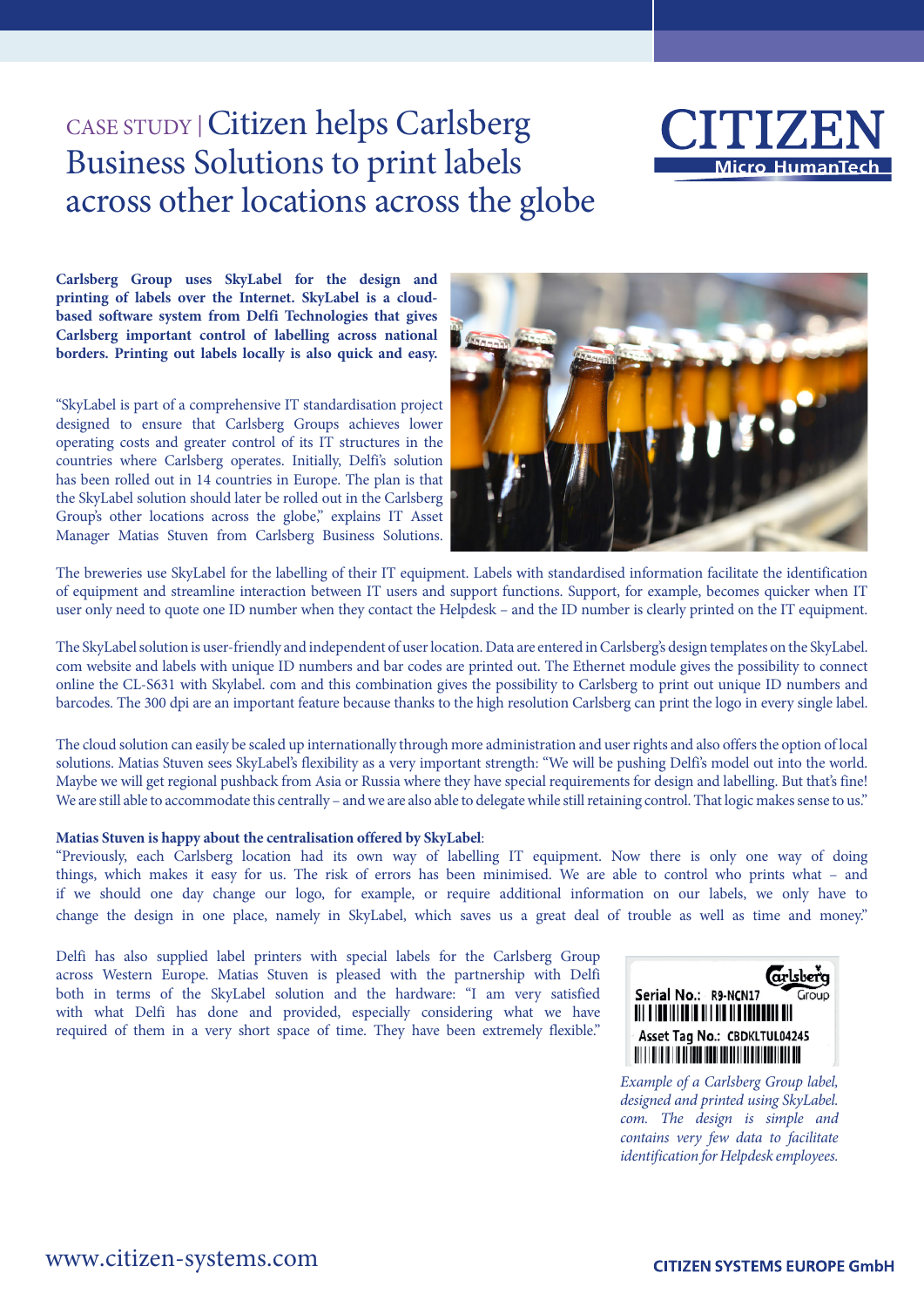# **Micro HumanTech**

## **Delfi's solution includes**

SkyLabel for label design and printing over the Internet Specialist labels according to Carlsberg's requirements Citizen CL-S631 300 dpi label printers with Ethernet card

## **Benefits for Carlsberg Group**

More efficient support Easier identification of IT equipment Lower support costs Scalable, international solution

## **Featuring printer:**

## **CL-S631**



- \* Front exit
- \* Variable paper width 0.5 inches 4.6 inches
- \* Durable design Citizen's proven Hi-Lift™ all-metal mechanism
- \* Paper thickness up to 0.250mm
- \* Fast print out 4 inches per second
- \* Large media capacity holds rolls up to 5 inches
- \* Wide range of ribbon options
- \* Hi-Open™ case for vertical opening, no increase in footprint and safe closing.
- \* Low space requirement
- \* ARCP™ ribbon control technology assures clear prints